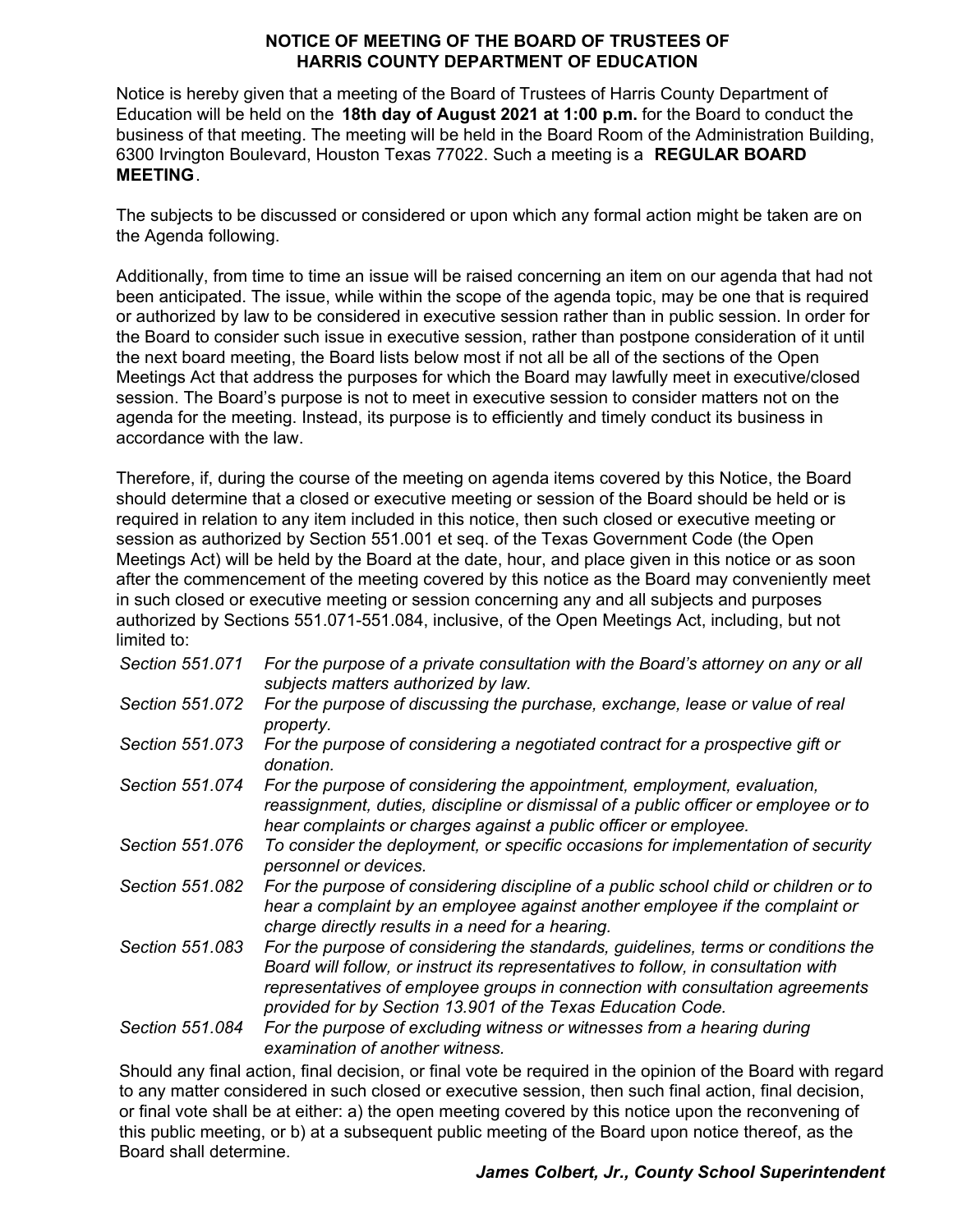

A Regular Meeting of the Board of Trustees of Harris County Department of Education will be held August 18, 2021, beginning at 1:00 p.m. in the Board Room of the Administration Building, 6300 Irvington Boulevard, Houston, Texas, 77022.

The subjects to be discussed or considered or upon which any formal action may be taken are as listed below. Items do not have to be taken in the order shown on this meeting notice.

Unless removed from the consent agenda, items identified within the consent agenda will be acted on at one time.

- 1. **Invocation** Edna Johnson, Purchasing
- 2. **Pledge of Allegiance to the US flag** Natalya Sumner, Head Start
- 3. **Pledge of Allegiance to the Texas flag** Natalya Sumner, Head Start
- 4. **Open Forum**  Gov't Code 551.003 (5) Public Participation. Pursuant to Policy BED (Local), a citizen who wishes to speak may do so by completing a participation request card available at the Board room at least 10 minutes prior to a regular Board meeting.
- 5. **Reports and presentations**:
	- A. **Employee of the Month**  Natasha Truitt, Executive Director of Human Resources
	- B. **Superintendent Monthly Report** James Colbert, Jr.
	- C. **Annual Division Update on Schools** Dr. Charles Ned, Senior Director of Schools
	- D. **Other reports from Board members** concerning attendance or participation in a board or HCDE-related conference, event, activity, or committee; accolades for an HCDE staff member or other deserving person.
	- E. **Report of Board Committees** Committee Chairs
	- F. **Monthly Financial Reports through 07/31/2021** Dr. Jesus Amezcua, Assistant Superintendent for Business Services

#### 6. **ACTION ITEMS - CONSENSUS**

A. Consider approval of the following Business Services items: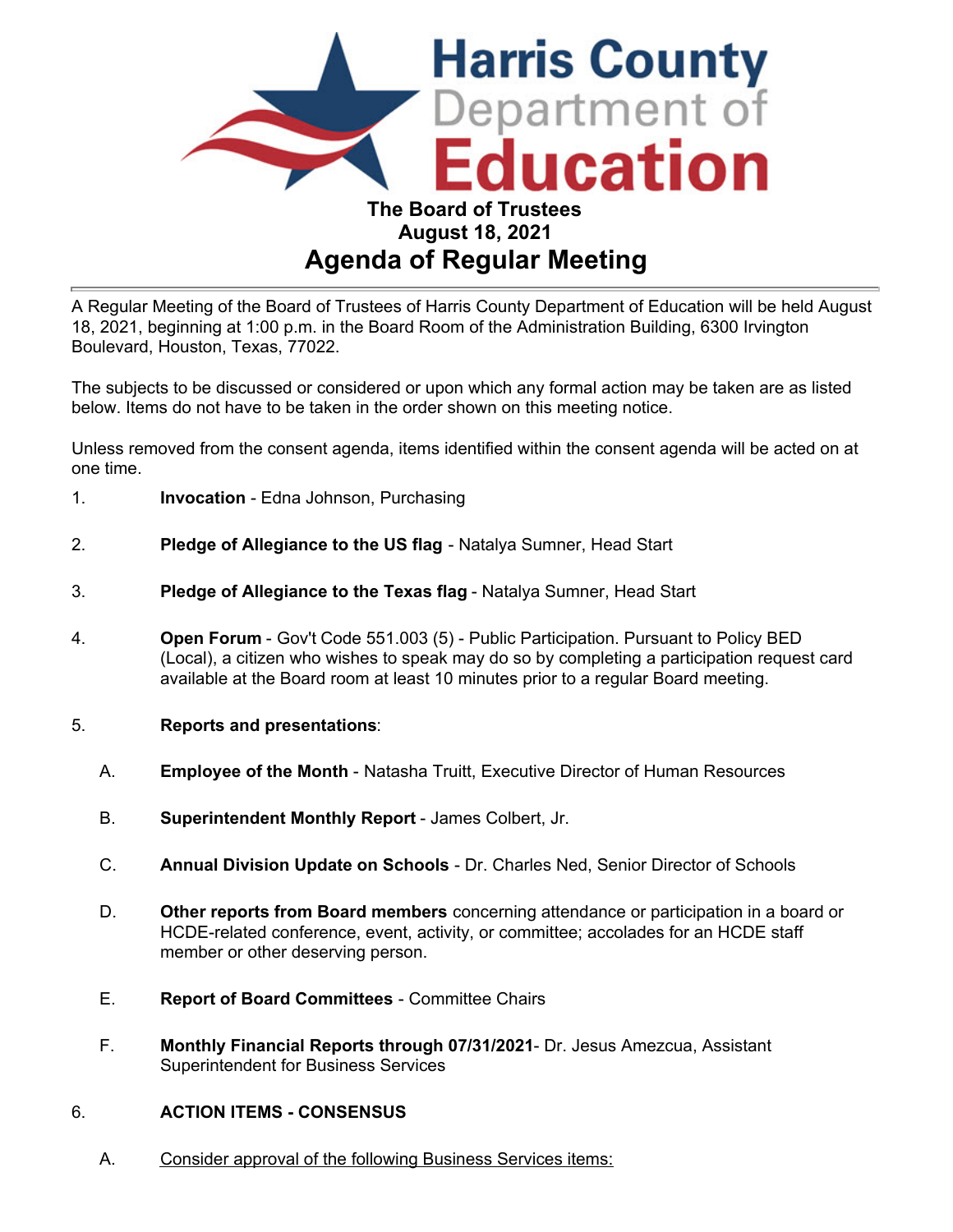- 1. Monthly Disbursement Report
- 2. Monthly Budget Amendment Report
- 3. Monthly Investment Report for July 2021
- B. Consider approval of the following Board Meeting Minutes
	- 1. 07/20/2021 Policy Committee Meeting
	- 2. 07/21/2021 Communications and Public Relations Committee Meeting
	- 3. 07/21/2021 Special Schools Committee Meeting
	- 4. 07/21/2021 Budget Committee Meeting
	- 5. 07/21/2021 Board Meeting Minutes
- C. Consider approval/acceptance of the following grant awards:
	- 1. **Approval to submit the HCDE Head Start 2022 Continuation Grant request, to the Department of Health and Human Services (HHS) Administration for Children and Families (ACF),** Office of Head Start (OHS) in the amount of \$12,375,192, for the period of January 1, 2022 - December 31, 2022. This grant request includes \$10,964,769 for Head Start Program Operations, \$1,282,299 for Early Head Start Program Operations, \$97,713 for Head Start Training and Technical Assistance, and \$30,411 for Early Head Start Training and Technical Assistance.
	- 2. **Acceptance of the Notice of Award (NOA) 06CH011535-02-03 from the Department of Health and Human Services (HHS) Administration** for Children and Families (ACF), Office of Head Start (OHS) for the Head Start Division in the amount of \$344,197 for the period of 01/01/2021 through 12/31/2021.
	- 3. **Acceptance of the Notice of Award (NOA) 06HP000311-02-03 from the Department of Health and Human Services (HHS) Administration** for Children and Families (ACF) for the Head Start Division (Early Head Start Child Care Partnership) for carryover funds in the amount of \$82,849 for the budget period of 09/01/2020 through 08/31/2021.
	- 4. **Acceptance of the Notice of Award (NOA) 06HP000311-03-00 from the Department of Health and Human Services (HHS) Administration for Children and Families (ACF)** for the Head Start Division (Early Head Start Child Care Partnership) in the amount of \$4,792,502 for the budget period of 09/01/2021 through 08/31/2022.
	- 5. **Acceptance of the Babies in Baytown Community Impact Fund from First3Years** in the amount of \$1,000 for participating in the Art in the Park project.
- D. Consider ratification/approval of the following Interlocal Contracts:
	- 1. **Approval of Interlocal (revenue) contracts for FY 2022 for Therapy Services in the aggregate amount of \$2,875,542 with School-Based Therapy Services and the following districts:** KIPP Texas Public Schools - Houston (30 students served in FY20) in the amount of \$52,426; and Cypress-Fairbanks ISD (1593 students served in FY20) in the amount of \$2,823,116.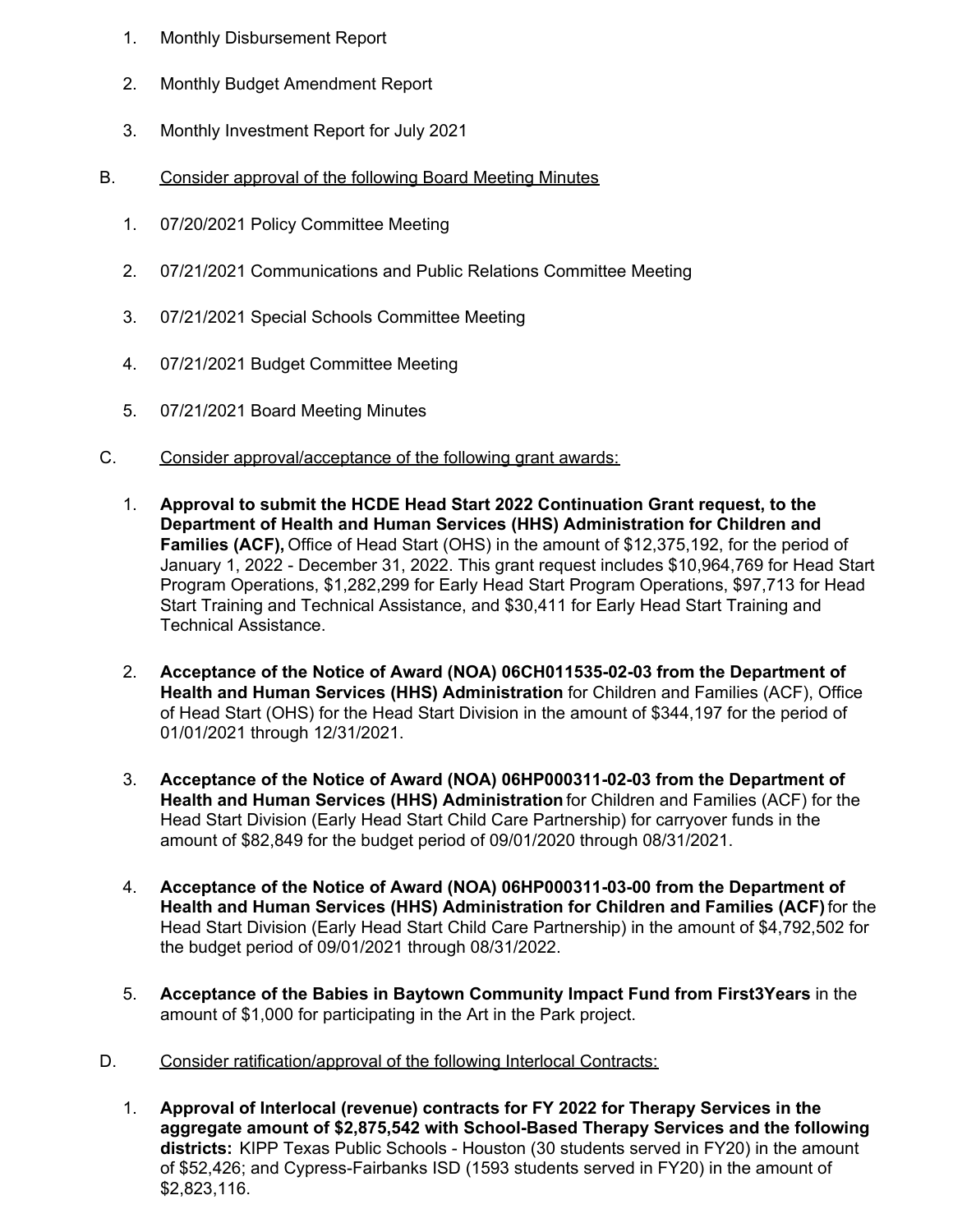- 2. **Approval of Interlocal (revenue) contract with the City of Houston for CASE for Kids implementation of the City Connections Program.** The contracted amount, up to \$770,000, will be expensed through the term of 09/30/2021 through 06/30/2022. This agreement is pending Houston City Council approval and signatures.
- 3. **Approval of Interlocal (revenue) contract for FY 2022 for Therapy Services** in the aggregate amount of \$2,375,575 with School-Based Therapy Services and Houston ISD (1501 students served in FY20) in the amount of \$2,375,575.
- 4. **Approval of Interlocal (revenue) contract for Summer School FY 2021 in the aggregate amount of \$68,614 with Academic and Behavior School West with the following district:** Alief ISD for thirteen (13) in-county Extended School Year (ESY-Summer School) contracts in the amount of \$68,614 (\$5,278 each) for the time period of 06/14/2021 through 07/16/2021.
- 5. **Approval of Addendum #1 to Interlocal (revenue) contract between Academic and Behavior School East and Houston ISD** to increase the aggregate amount from \$309,075 to \$330,187 (an increase of \$21,112) for four (4) additional units for FY 2021 Extended School Year Services (ESY) Summer School (in-county \$5,278) for the time period of 06/14/2021 through 07/16/2021.
- 6. **Approval of Interlocal (revenue) contracts for FY 2022 in the aggregate amount of \$494,520 with Academic and Behavior School East with the following districts:** Channelview ISD for five (5) in-county annual contracts in the amount of \$103,025 (\$20,605 each); Crosby ISD for four (4) in-county annual contracts in the amount of \$82,420 (\$20,605 each); Goose Creek CISD for fifteen (15) in-county annual contracts in the amount of \$309,075 for the contract period of 08/23/2021 through 06/03/2022.
- 7. **Approval of Interlocal (revenue) contract for FY 2022 in the aggregate amount of \$61,815 with Academic and Behavior School West with the following district:** Cypress Fairbanks ISD for three (3) in-county annual contracts in the amount of \$61,815 (\$20,605 each) for the contract period of 08/23/2021 through 06/03/2022.
- 8. **Approval of Interlocal (revenue) contracts for FY 2022 in the aggregate amount of \$492,401 with Highpoint School East with the following districts:** Aldine ISD for ten (10) in-county annual contracts in the amount of \$100,490 (\$10,049 each); Crosby ISD for twenty (20) in-county annual contracts in the amount of \$200,980 (\$10,049 each); Sheldon ISD for nineteen (19) in-county annual contracts in the amount of \$190,931 (\$10,049 each) for the contract period of 08/23/2021 through 06/03/2022.
- E. Consider ratification/approval of the following items for the HCDE Choice Partners Cooperative:
	- 1. **Approval of Assignment of Contract for job no. 20/017MR-11 for JOC-IDIQ Construction** from SETEX Facilities & Maintenance, LLC to Preferred Facilities Group-USA, LLC. The effective date of the Consent for Assignment is 08/18/2021.
	- 2. **Approval of Assignment of Contract for job no. 20/048TP-25 for Emergency Feeding**  from SoloFresco Brands to MIC Food Division. The effective date of the Consent for Assignment is 08/18/2021.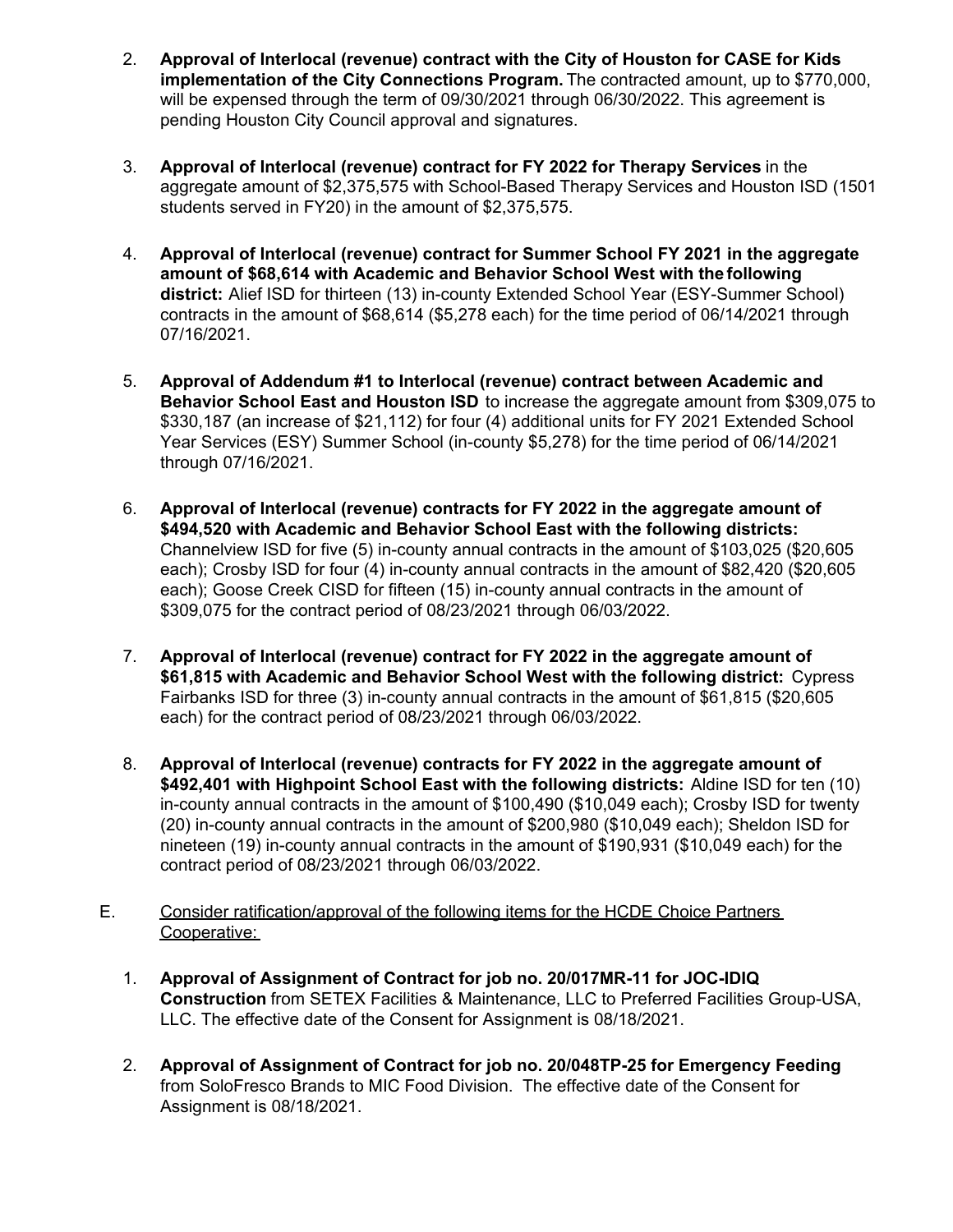- 3. **Approval of Contract Renewal option for job no. 20/048TP Emergency Feeding with the following vendors:** Albie's Foods Products, LLC (AFP Holding, LLC) (# 20/048TP-01); Alpha Foods Co. (# 20/048TP-02); Asian Food Solutions (International Food Solutions, Inc) (# 20/048TP-03); Cebev LLC/Juice Bowl (# 20/048TP-05); ConAgra Foods, Inc. (# 20/048TP-07); Fat Cat Bakery (# 20/048TP-09); Gordon Food Service, Inc. (# 20/048TP-10); Hadley Farms Bakery (# 20/048TP-12); Heart of Texas Biscuits (Heart of Texas Biscuits Inc.) (# 20/048TP-13); Integrated Food Service (Let's Do Lunch, Inc) (# 20/048TP-14); JTM Food Group (J.T.M. Provision's Company, Inc) (# 20/048TP-15); Labatt Food Service (# 20/048TP-16); M.C.I. Foods/Los Cabos Mexican Foods (M.C.I. Foods, Inc.) (# 20/048TP-17); Out of the Shell DBA Yangs 5th Taste (# 20/048TP-19); Revolution Foods, Inc. (# 20/048TP-20); Schreiber Foods International (# 20/048TP-23); Schwan's Food Service, Inc. (# 20/048TP-24); MIC Foods Division (# 20/048TP-25); Tasty Brands (# 20/048TP-26); The Father's Table (# 20/048TP-27); Tyson Prepared Foods, Inc. (# 20/048TP-28) for the period 08/19/2021 through 08/18/2022.
- 4. **Approval of the Supplemental Contract Award for job no. 21/031KN for Technology Products and Services with the following vendor:** Naviance, Inc. (#21/031KN-71) for the period 08/18/2021 through 06/15/2022.
- 5. **Approval of the Contract Award for job no. 21/062KN for a Web-Based Electronic Bidding System with the following vendors:** Cobblestone Systems, Corp. dba Cobblestone Software (#21/062KN-01), and Ion Wave Technologies, Inc. (#21/062KN-02) for the period 08/18/2021 through 08/17/2022.
- 6. **Approval of the Contract Award for job no. 21/063SG for Staffing and Related Services with the following vendors:** A-1 Personnel of Houston, Inc. (#21/063SG-01); BuzzClan, LLC (#21/063SG-02); Cambay Consulting, LLC (#21/063SG-03); The Reserves Network, Inc. dba ExecuTeam Staffing (#21/063SG-04); CathyJon Enterprises, Inc. dba HB Staffing (#21/063SG-05); Robert Half International, Inc. dba Accountemps, Officeteam, The Creative Group, RH Legal, RH Technology, RH Management Resources, RH Finance & Acct. (#21/063SG-06); The Spearhead Group, Inc. (#21/063SG-07), and Tryfacta, Inc. (#21/063SG-08) for the period 08/18/2021 through 08/17/2022.
- 7. **Approval of the Contract Award for job no. 21/065KN for Digital/Web-Based E-Portfolio/Digital Badging with the following vendors:** e-Learning WMB, Ltd (#21/065KN-01); FOCALPOINTK12, Inc. (#21/065KN-02), and MyKnowledgeMap, Limited (#21/065KN-03) for the period 08/18/2021 through 08/17/2022.
- 8. **Approval of HCDE Interlocal Agreements with:** Fort Worth Housing Solutions, Fort Worth Texas; Anna ISD, Anna, Texas; Deer Valley Unified School District, Phoenix, Arizona, and Lake County Board of Commissioners, Painesville, OH.
- F. Consider ratification/approval of the following items for Internal Purchasing:
	- 1. **Approval of a Contract Renewal option for job no. 20/049IA Contracted Services for the Teaching and Learning Center with the following vendors:** Lakeshore Equipment Company (dba Lakershore Learning Materials), Writers in the Schools, and Young Audiences, Inc. of Houston for the period of 09/01/2021 through 08/31/2022.
	- 2. **Approval of Contract Award for job no. 21/004IA-3 for CASE for Kids Youth Services for Afterschool and Summer with the following vendors:** American Robotics Academy (Animation Station, Inc.); BrainBuzzed Tutoring, Inc.; Brazilian Arts Foundation; Collaborate With Christina; Dragonfly Designs LLC; Earth Queen; Girlstart; GO-Strategic Management Services; GPR Ventures, LLC; Healing Species of Texas; Houston E. A Foundation; Houston Healthy Hip-Hop (Chris Cortez); Houston Museum of Natural Science; Light & Peace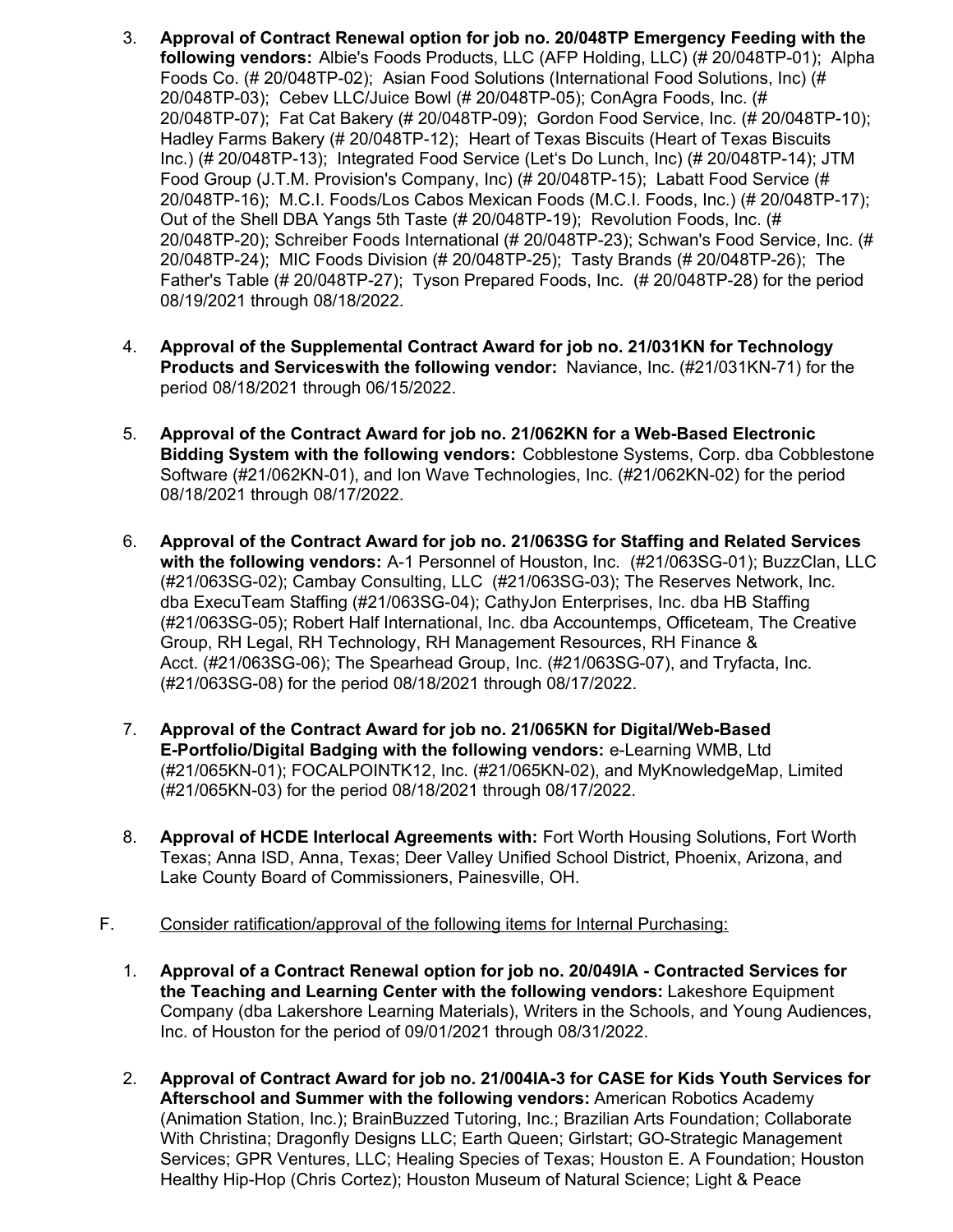Wellness, LLC; Match Point; Mitchell Jones Community Development Organization; Retrain America; Sky Creations (Rachael Bassey); STEM Urban Perspective; The Parent Coach; Visual Arts Productions; and Young Audiences, Inc. of Houston for the period 09/01/2021 through 08/31/2022.

- 3. **Approval of Contract Award for job no. 21/030KJ Head Start Child Management Software with the following vendor:** ChildPlus Software for the period of 09/01/2021 through 08/31/2026.
- 4. **Approval of Contract Award for job no. 21/054IA Contracted Services for Professional Development, Speakers and Trainers for the Teaching and Learning Center Division with the following proposer(s):** Altering The Education Xpectation, LLC; Blue Daisy Consulting, LLC dba Lead Your School; BraveUp Consulting; Cheryl R. Vital; Collaborte With Christina; Corwin Press, Inc.; DB3 Unlimited Services, LLC; Education Muses, LLC (Muses3,LLC); Education Solution Now, LLC; Educational Epiphany, LLC; Empowering Writers, LLC, Epic Decisions, LLC; Frog Street Press, LLC; Golding Touch Education Consulting, LLC; Houston A+ Challenge; Houston E. A Foundation; JJ's I'm Foundation; Joshua Raglon; kid-grit, LLC; Lakeshore Learning Materials; Lead365 Consulting; Lifetime Consulting Services (Mona Lisa Chambers); Marvin Pierre (Dudley Marvin Pierre); New Teacher Center; Omega Labs, Inc. dba Boom Learning; PCS Edventures (PCS Education Systems, Inc.); Reliable R&R Training Services; Savvas Learning Company, LLC; Sirius Education Solutions, LLC; Teacher Created Materials, Inc.; Teachstone Training, LLC; The Parent Coach; UnboundEd Learning, Inc.; and Vaughn Media, LLC for the period of 09/01/2021 through 08/31/2022.
- 5. **Approval of Contract Award for job no. 21/057YR Professional Services for Harris County Department of Education Adult Education Division with the following proposer(s):** California Creative Solutions, Inc. dba CCS Learning Academy; Renewing Thoughts, PLLC dba Collaborate with Christina; DB3 Unlimited Services, LLC; Diecilla Theodora Sledge; Love N Learn at Home dba eTeachingMe; GPR Ventures, LLC; Houston A+ Challenge; IA -Advanced Telecom Solutions, LLC; JJ's I'm Me Foundation; Pure Edge, Inc.; Ruglass Psycological Services PLLC; Shauna-Lee Ruglass; The National Literacy Professional Development Consortium; The Parent Coach, and Young Audiences, Inc. of Houston for the period of 08/18/2021 through 08/17/2026, subject to annual appropriations of funding.
- 6. **Approval of Contract Award for job no. 21/066DR Adolescent Recovery Support & Counseling Services** for Harris County Department of Education for the period of 08/18/2021 through 08/17/2022, and delegate authority to HCDE Superintendent or his designee to negotiate, finalize, and execute a service contract. (Specific proposer(s) to be recommended at Board meeting).
- G. Consider ratification/approval of the following Revenue Agreements:
	- 1. **Approval of the continuation of the contract between Harris County Department of Education and Houston-Galveston Area Council** for the provision of the Adult Education and Literacy services in Harris and Liberty Counties for the period of July 1, 2021 through June 30, 2022 in the amount of \$4,600,000.

# 7. **ACTION ITEMS - NON-CONSENSUS**

A. **Consider approval of the HCDE Schools Division 2021-2022 Student Code of Conduct.**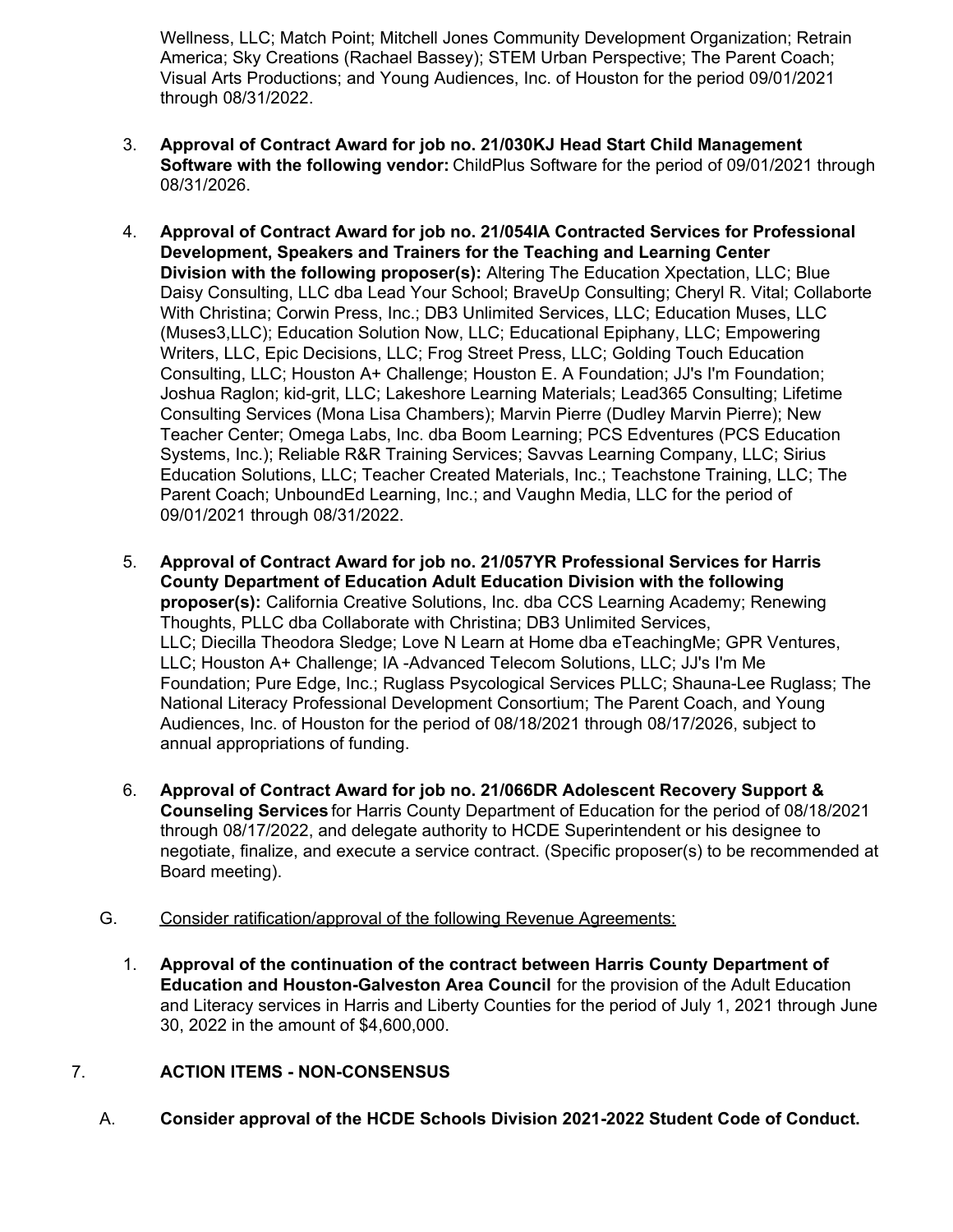- B. **Consider approval/ratification of the project delivery/contract methods** for the new ABS East Campus project, Adult Education project, Highpoint East project, and Irvington Renovation project. The recommended project delivery/contract method for these projects is the competitive sealed proposal method under Chapter 2269, Subchapter D, of the Texas Government Code.
- C. **Consider Approval of the Service Agreement with HTS, Inc., Consultants (RFQ #19/049YR) to provide Construction Materials Testing** for the new ABS East School for the period of 08/18/2021 to 08/31/2022 in an amount not to exceed \$67,940.
- D. **Consider approval of a Contract Renewal option for job no. 20/038KJ** Governmental Relations Services to HillCo Partners, LLC, for the period of 09/01/2021 through 08/31/2023 in the amount of \$280,200 per year plus expenses, and delegate authority to the Superintendent to negotiate, finalize, and execute a contract for such services.
- E. **Consider approval to submit a \$569,025 partial waiver request of in-kind non-federal match to the grant,** to the U.S. Department of Health and Human Services (HHS) Office of Head Start (OHS), for the Early Head Start Expansion and Early Head Start - Child Care Partnership programs in fiscal year 2020-2021.
- F. **Consider approval of expenditures which have been previously procured and are expected to aggregate to \$50,000 or more for FY 2022 as required under Policy CH Local** for various HCDE divisions for an aggregate amount not to exceed \$24,701,500 (This is an annual estimate of projected and budgeted expenditures in anticipation of FY 2021-2022. A list of projected levels of expenditures by vendor are outlined in the board packet).
- G. **Consider approval of:** (1) certification of the anticipated tax collection rate, (2) the anticipated debt collection rate for excess debt collections, and (3) calculation of the No New Revenue Rate and Voter Approved Rates by the Harris County Tax Assessor/Collector.
- H. **Consider approval of:** (1) 2021 Certified Property Values and the submission of the no-new-revenue tax rate and voter-approval tax rate using the certified estimate of taxable value and (2) a plan to adopt tax rate of \$.004990 for Tax Year 2021 in accordance with the Truth in Taxation laws codified in Chapter 26 and amended by the 87th Legislature.

# I. **Consider second reading and final approval of the following revised local policies:**

- a. CH(Local)
- b. CQB(Local)
- c. CV(Local)
- d. DCD(Local)
- e. DCE(Local)
- f. DEC(Local)
- g. FFAC(Local)
- h. GKA(Local)
- J. **Consider approval of Resolution authorizing leave days for employee absences related to a positive COVID-19 test.**
- K. **Deliberation and possible action regarding HCDE's response to COVID-19 pandemic**
- 8. **EXECUTIVE SESSION** Under the Texas Government Code pursuant to any and all purposes permitted by Sections 551.001-551.084, including, but not limited to: 551.071; 551.074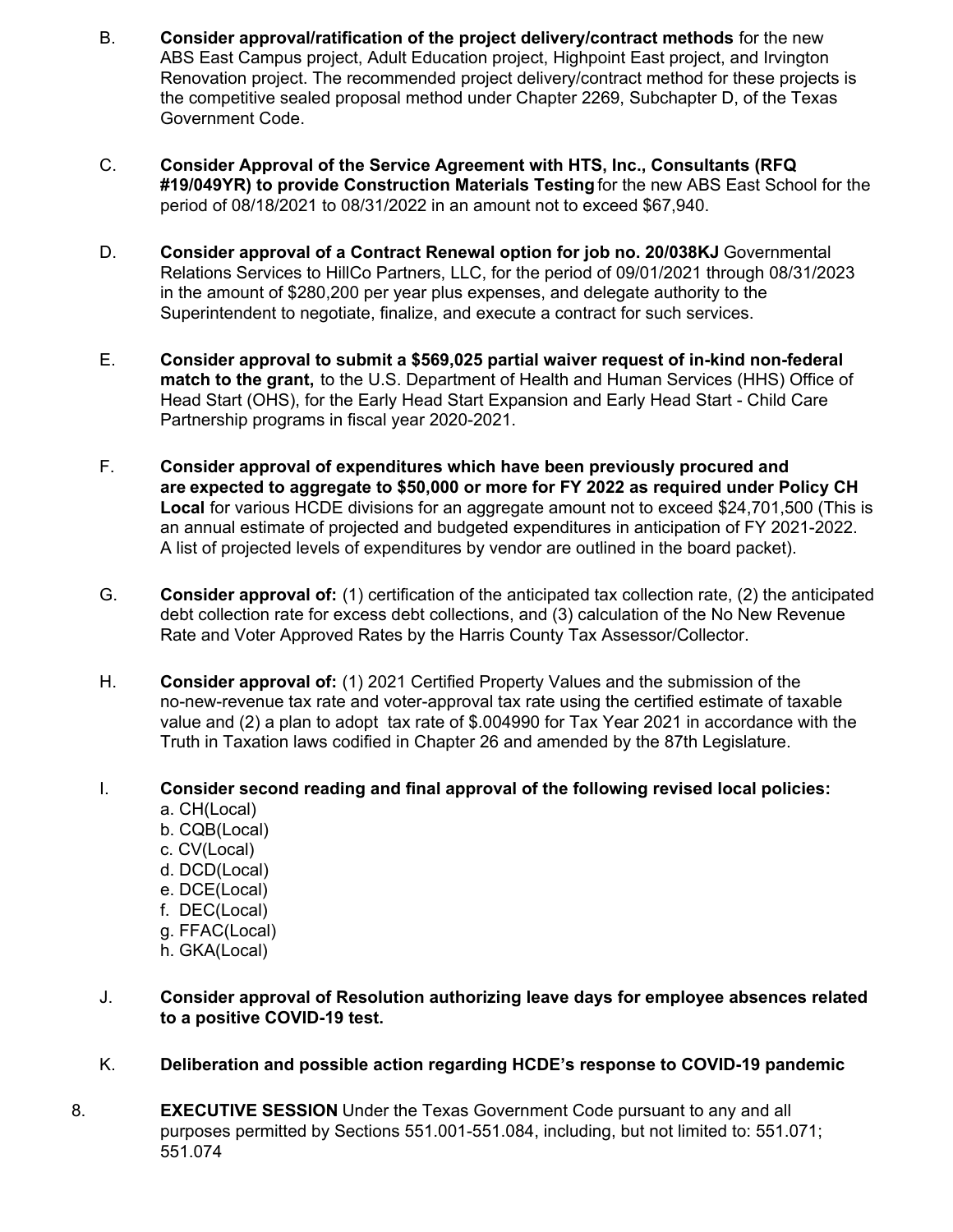- A. **Deliberate** the appointment, employment, evaluation, reassignment, duties, discipline and/or dismissal of HCDE employees.
- B. **Deliberate** the purchase, exchange, sale and/or value of real property(ies) and obtain legal advice regarding the same.
- 9. **RECONVENE** for possible action on items discussed in executive session
- 10. **Discussion and possible action regarding future agenda items**
- 11. **INFORMATION ITEMS**
	- A. **HR Information Items**
	- B. **Employee Count**
	- C. **Report of Independent Accountant** on examination of Management's assertion regarding the suitability of design and operating effectiveness of Controls over Compliance with criteria set forth in Title 2 Code of Federal Regulations 200.318 - 200.327 - For the Period 01/01/2020 to 12/31/2020.
	- D. **Submission of grant proposal to Texas Education Agency in the amount of \$1.5 million** to support CASE for Kids' 21st Century Community Learning Centers Cycle 10 Year 4 continuation application. Requested funds will provide academic and enrichment services for 975 students and 400 family members.

#### E. **Revenue contracts less than \$50,000 (Cumulative total \$120,266)**

- Between School Division and Barbers Hill ISD, Annual Student contract, \$47,706
- Between School Division and Galena Park ISD, Annual Student contract, \$41,210
- Between School-Based Therapy Services and Brazos ISD, Therapy Services, \$16,070
- Between Teaching Learning Center and Sheldon ISD, "Math Coaching", \$5,000
- Between Center for Safe and Secure Schools and Aldine ISD, ICS and NIMS trainings, \$3,280
- Between Center for Safe and Secure Schools and Dayton ISD, Restorative Practices, \$3,000
- Between Center for Safe and Secure Schools and Sweeny ISD, Restorative Practices, \$3,000
- Between Records Management and Onalaska ISD, Records management, \$1,000
- F. **A school district that enters into a purchasing contract valued at \$25,000 or more under Education Code 44.031(a) (5) (interlocal contract), under Local Government Code Chapter 271, Subchapter F**(cooperative purchasing program), or under any other cooperative purchasing program authorized for school districts by law shall document any contract-related fee, including any management fee, and the purpose of each fee under the contract.

The amount, purpose, and disposition of any fee described above must be presented in a written report and submitted annually in an open meeting of the board. The written report must appear as an agenda item.

HCDE paid fees to the Cooperative purchasing programs listed below; the cooperative, the fees, and the purpose and disposition of the fees are listed below.

#### **Texas Comptroller of Public Accounts (TPASS) \$100.00 Annual Membership Fee**